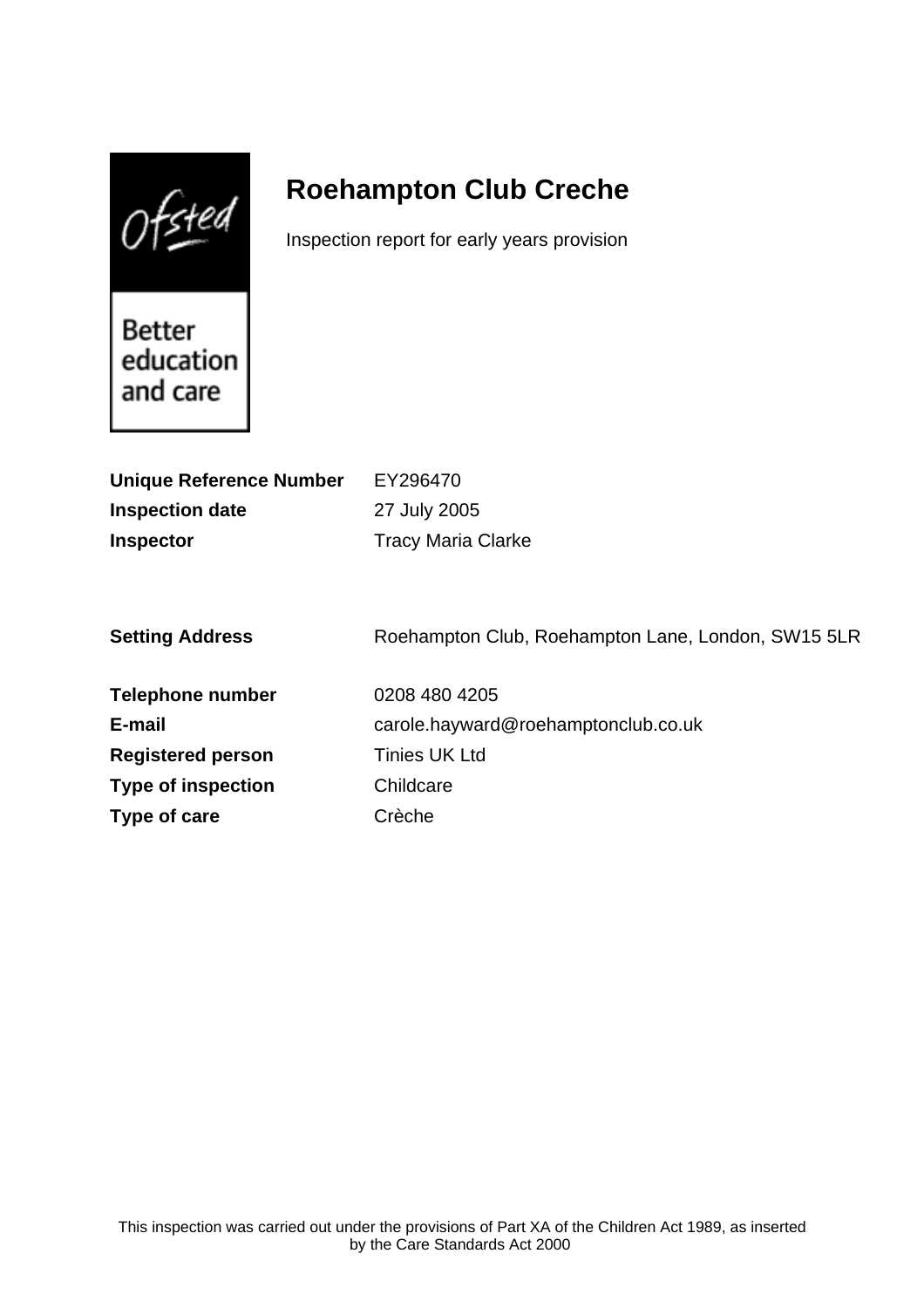## **ABOUT THIS INSPECTION**

The purpose of this inspection is to assure government, parents and the public of the quality of childcare and, if applicable, of nursery education. The inspection was carried out under Part XA Children Act 1989 as introduced by the Care Standards Act 2000 and, where nursery education is provided, under Schedule 26 of the School Standards and Framework Act 1998.

This report details the main strengths and any areas for improvement identified during the inspection. The judgements included in the report are made in relation to the outcomes for children set out in the Children Act 2004; the National Standards for under 8s day care and childminding; and, where nursery education is provided, the Curriculum guidance for the foundation stage.

The report includes information on any complaints about the childcare provision which Ofsted has received since the last inspection or registration or 1 April 2004 whichever is the later.

### **The key inspection judgements and what they mean**

Outstanding: this aspect of the provision is of exceptionally high quality Good: this aspect of the provision is strong Satisfactory: this aspect of the provision is sound Inadequate: this aspect of the provision is not good enough

For more information about early years inspections, please see the booklet Are you ready for your inspection? which is available from Ofsted's website: www.ofsted.gov.uk.

## **THE QUALITY AND STANDARDS OF THE CARE**

On the basis of the evidence collected on this inspection:

The quality and standards of the care are satisfactory. The registered person meets the National Standards for under 8s day care and childminding.

### **WHAT SORT OF SETTING IS IT?**

Roehampton Club Crèche were registered in 2005.

The crèche takes place within the Roehampton Club, a private health and golf club situated within the Roehampton area. Transport facilities are within walking distance..

The crèche takes place within a self contained space, and consists of a play area, small kitchenette, toilets and outside play ground. Fifteen children in total may attend the creche room at any one time. All children who attend have parents that are members of the health and golf club, or are guests of members.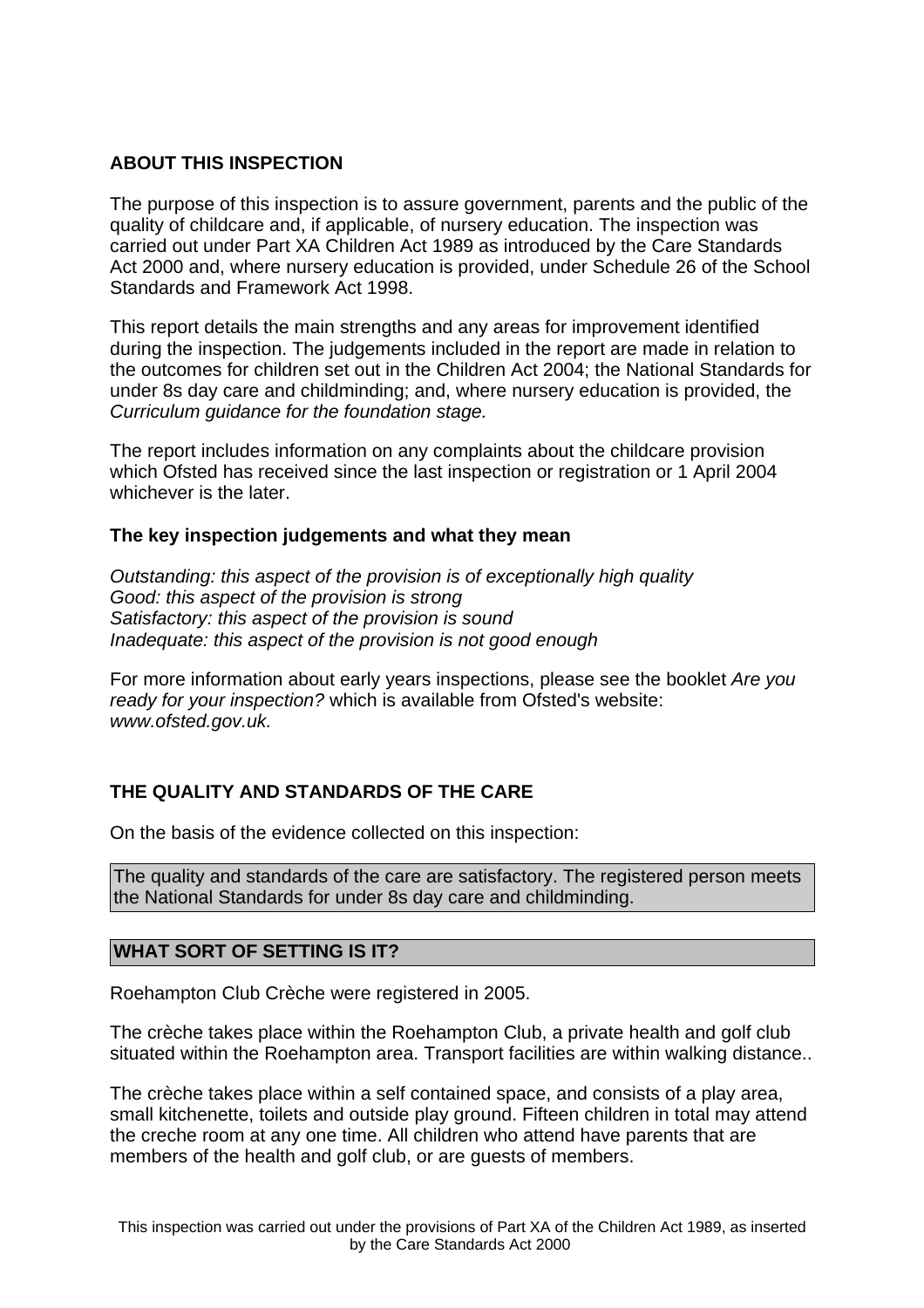The opening hours of the crèche are 09:30 to 12:30, Monday to Sunday, throughout the year, although there are occasions when the crèche is open for longer, when there are special events.

There are currently 133 children on roll. An average of 4 to 6 children attend each session, and on the day of the inspection there were 7 children present. One child who attends the crèche has special educational needs, and one child speaks English as an additional language.

Five staff currently work at the crèche, four who hold a childcare qualification. The setting receive support and training through the local authority.

#### **THE EFFECTIVENESS OF THE PROVISION**

#### **Helping children to be healthy**

The provision is satisfactory.

Children are cared for in a clean and well maintained environment. Effective procedures during nappy changing help to sustain high levels of hygiene, which help prevent the spread of infection. Children learn the importance of good personal hygiene, knowing for example, that they are washing their hands to 'get rid of dirt and germs'.

Children can choose juice or water during snack time, but do not have free access to water at other times. The majority of children attend the crèche for no more than 2 hours a day, and as a result the staff only provide children with a biscuit during snack time. Occasionally parents provide additional snacks or formula milk for their individual children, and these are labelled, stored appropriately and given to children at times requested by parents. The biscuits provided by the crèche do not encourage children to develop an awareness of healthy eating.

Children's accidents are well documented. One staff holds a first aid certificate, and she works during the week. This however, leaves the crèche without a first aid trained staff during weekend sessions. Record keeping in relation to children's individual dietary needs and medication is not efficient. However, all parents remain on site during the opening hours of crèche, and can be contacted immediately. Parents are informed that juice, milk and a biscuit are offered at snack time, and if they do not require their children to be offered any of these items, then this is shared with the staff team.

All children are able to rest when they need to and can move freely around the crèche to take part in activities which encourage their hand and eye co-ordination. They move to music and action rhymes, and play in the garden in warmer weather. However, vigorous indoor and outdoor physical play activities are not a regular planned feature of the crèche, which hinders children's development of a positive attitude to exercise.

#### **Protecting children from harm or neglect and helping them stay safe**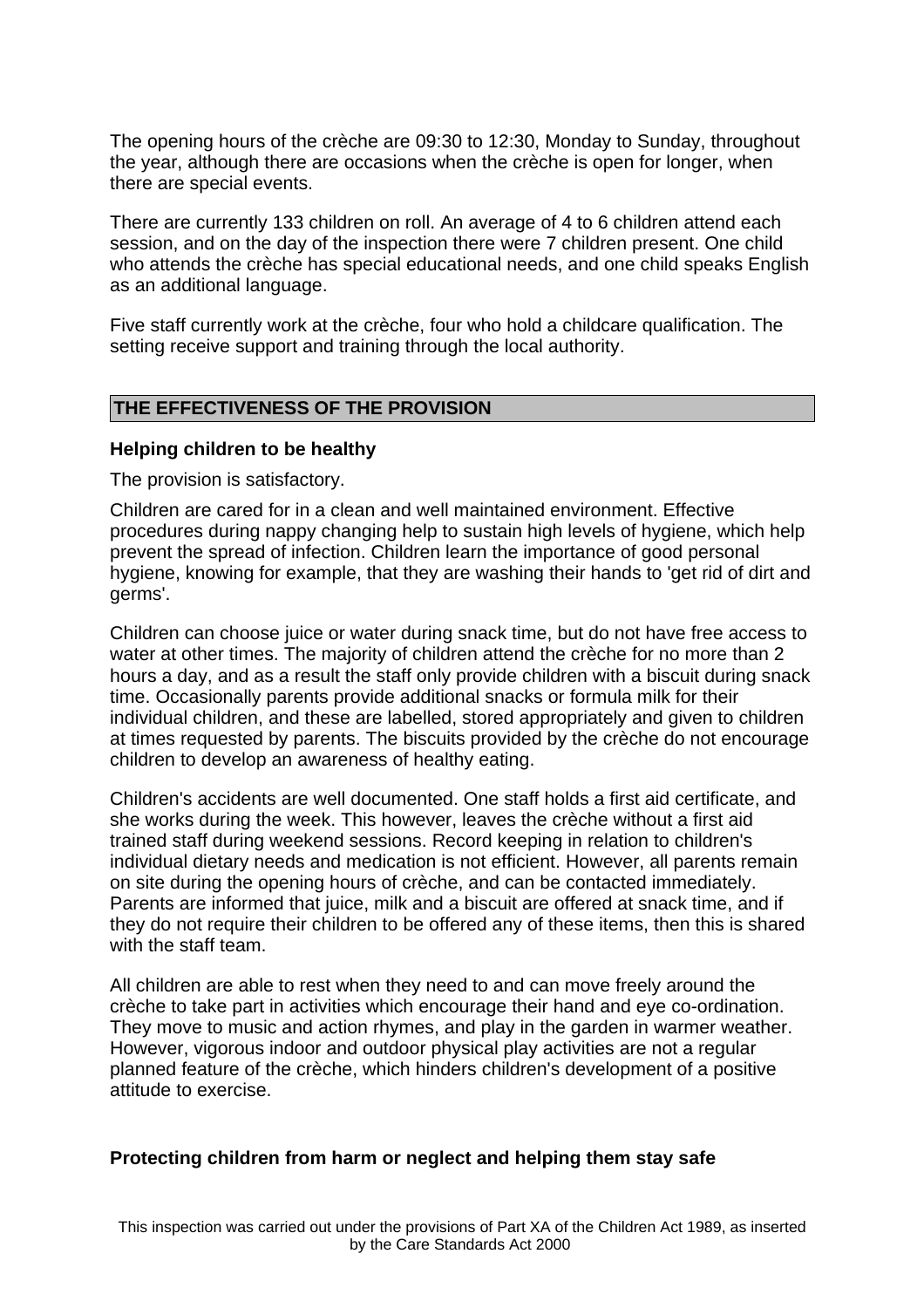The provision is satisfactory.

Children use a sufficient range of safe, good quality and developmentally appropriate toys and resources. These are organised well, so that children can access them independently and have space to play with them safely. Staff monitor and supervise children's choice of toys, to ensure that they are appropriate for their age and stage of development. Staff explain safe practices to children, such as why children should not walk around the playroom with the train track, but play with it on the floor. This helps children to develop an awareness of keeping themselves safe.

The premises offer children a safe environment, in which risks have been identified and minimised. Good safety and security policies, such as effective arrival and departure procedures, keep children safe whilst they are in the crèche. Staff generally understand and comply with health and safety requirements, although procedures to follow during an emergency evacuation have never been practiced by staff or children since the crèche opened.

Children are safeguarded and their welfare promoted due to effective policies and systems. For example, all staff have a sound understanding of child protection procedures and are aware of the action they should take if they feel a child is being abused or neglected.

#### **Helping children achieve well and enjoy what they do**

The provision is satisfactory.

Children who have attended regularly enter the crèche confidently, feel secure making independent choices and link up with other children to play imaginatively. Children who attend less frequently are beginning to relate to one another and socialise with other children. They listen well to a story, and have regular opportunities to play with water and play dough. They enjoy playing with small world toys, moving the trains around the track, and pretending to cook and make food in the home corner. Children become independent as they choose between a variety of books, toys and activities which appeal to them. Children relate well to staff, who engage children's attention and offer support by sitting at children's level and encouraging them to join in with the activities on offer. A range of manufactured resources are provided for babies, which they use to explore colours and sounds. However, they do not have opportunities to enjoy the differing textures of natural materials.

Although children play well with the resources provided, and a range of age appropriate activities and toys are made available, the lack of variation within the planning from day to day, does impact upon children's ability to be excited and motivated to learn. The manager has undertaken limited training in the Birth to Three matters framework, but has not yet had the opportunity to revise the daily planning in light of what she has learnt. As a result, the range of experiences provided for children is not wide enough to fully capture and develop all aspects of their learning.

#### **Helping children make a positive contribution**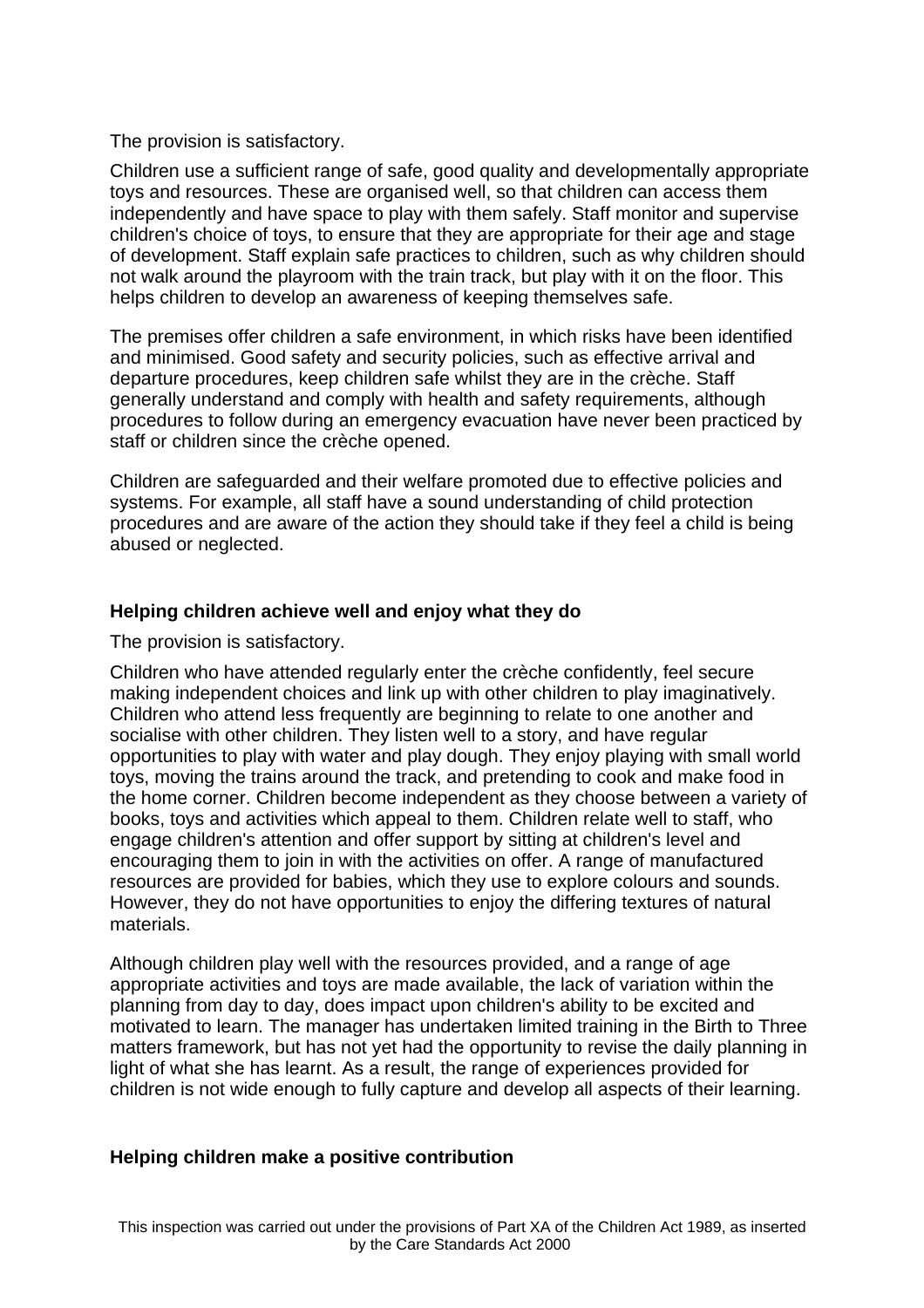The provision is satisfactory.

Children have access to a range of resources which promote positive images of race and gender, although there are no resources which promote positive images of disability. Very occasionally, craft activities are undertaken to encourage children to develop an awareness of other cultures and beliefs, but these are not always meaningful to children.

Staff gently remind children of the expectations of the setting, for example, reminding them to play nicely together with the more popular toys. They provide good explanation to children, for example, when a baby breaks the train track, the staff talk to the older child about why he did this, and encourage him to let the baby have a turn. Generally children are well behaved, responding well to changes of routine and sharing resources with one another. They take turns and are polite in response to the expectations of staff.

Parents are kept informed of the policies of the setting and are encouraged to put their ideas and suggestions forward on the comment cards. Staff share verbal information with parents about children's needs and work with parents to ensure children follow routines they are familiar with. However, staff do not ensure that parents fully complete all records about allergies and medical conditions before they leave their child at the crèche.

The crèche care for one child with special needs. They have worked very closely with the parent to ensure that the child receives appropriate care, resources and routines which they are familiar with. In addition, staff provide higher staffing ratios on the days that the child attends, to ensure they are able to meet the child's needs.

## **Organisation**

The organisation is satisfactory.

Children are cared for in a well organised play environment, which gives them confidence to select resources independently and to settle well. The majority of policies and procedures are well written and staff generally understand and implement them appropriately. However, planning does require some amendment to ensure that a wider and more stimulating range of activities are provided to develop children's all round learning. All parents are asked to complete children's records prior to their children being left at the facility. Although most information is shared, there are occasions when parents do not complete all sections of the forms in relation to their children's allergies, dietary needs and medical conditions. Although this information has been shared verbally, and parents can be contacted immediately if necessary; as they are on site at all times, the record keeping is not sufficiently well maintained.

The majority of staff are qualified in childcare. Job descriptions and induction raise staff's awareness of their responsibilities and the policies and procedures to follow, when caring for children within the crèche. Effective recruitment systems ensure that children are cared for by staff who have been thoroughly vetted. Overall therefore, the setting meets the needs of the range of children for whom it provides a service.